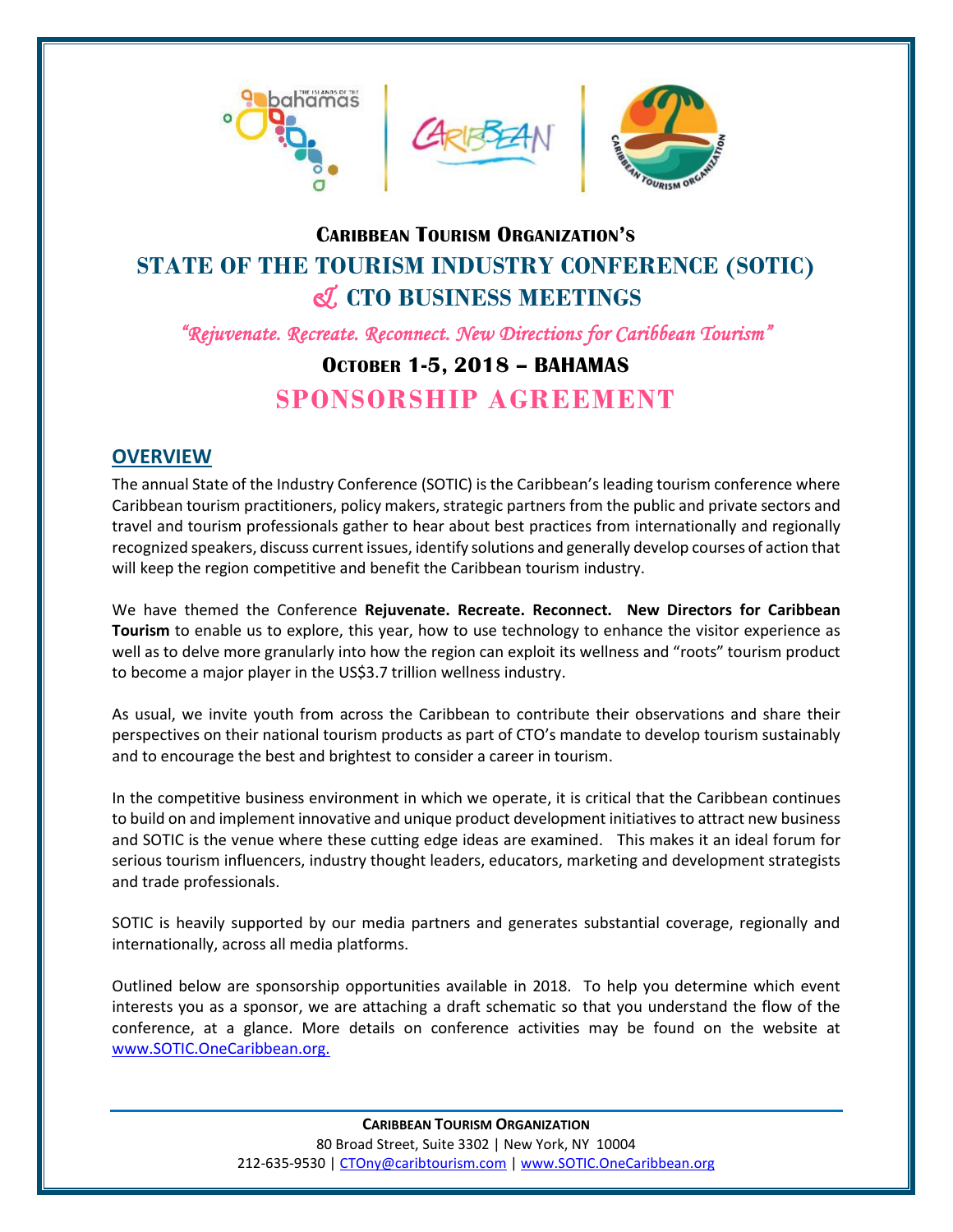We invite your sponsorship support. CTO will gladly consider any reasonable request to tailor the package of your choice to meet our mutual objectives. **Please review the sponsorship packages outlined below, and contact Sylma Brown[, sbrown@caribtourism.com,](mailto:sbrown@caribtourism.com) 212-635-9530, to become a sponsor or to discuss sponsorship opportunities best suited to your company.** 

Many thanks.

#### **ABOUT THE CARIBBEAN TOURISM ORGANIZATION**

The Caribbean Tourism Organization (CTO), with headquarters in Barbados and offices in New York and London, is the Caribbean's tourism development agency comprising membership of the finest countries and territories including Dutch, English, French and Spanish, as well as a myriad of private sector members.

The organization provides specialized support and technical assistance in sustainable tourism development, marketing, communications, advocacy, human resource development, event planning & execution and research & information technology.

Through the CTO Foundation, one of CTO's charities, Caribbean students receive scholarships to pursue studies in foreign languages and tourism-related subjects.

The CTO also manages the CTO Relief Funds which offers financial assistance to member countries in the wake of natural disasters.

The CTO's Headquarters is located at Baobab Tower, Warrens, St. Michael, Barbados BB 22026; Tel: (246) 427-5242; Fax: (246) 429-3065; E-mail: [CTObarbados@caribtourism.com](mailto:CTObarbados@caribtourism.com)

The CTO's New York office is located at 80 Broad Street, Suite 3302, New York, NY 10004, USA: Tel: (212) 635-9530; Fax: (212) 635-9511; E-mail: [CTOny@caribtourism.com](mailto:CTOny@caribtourism.com)

The CTO's London office is located at The Quadrant, Richmond, Surrey TW9 1BP, England. Tel: 011 44 208 948 0057; Fax: 011 44 208 948 0067; E-mail: [CTOlondon@caribtourism.com.](mailto:CTOlondon@caribtourism.com)

CTO is also represented in Canad[a Tel:905-857-1986;](tel:905-857-1986) [droletn@caribtourism.com.](mailto:droletn@caribtourism.com)

For more information on the Caribbean Tourism Organization please visi[t www.OneCaribbean.org.](http://www.onecaribbean.org/)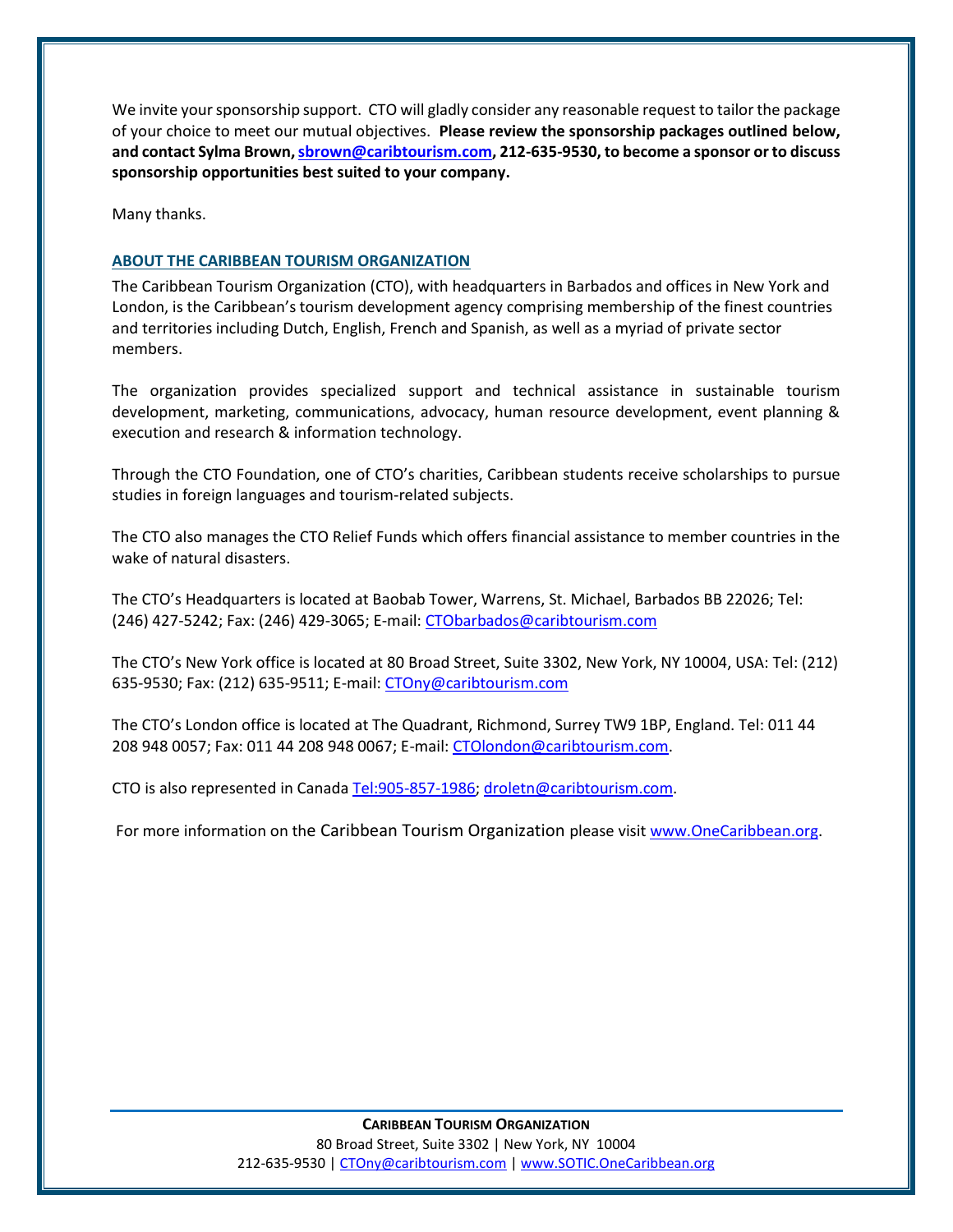





# **CARIBBEAN TOURISM ORGANIZATION'S STATE OF THE TOURISM INDUSTRY CONFERENCE (SOTIC)** *&* **CTO BUSINESS MEETINGS**

*"Rejuvenate. Recreate. Reconnect. New Directions for Caribbean Tourism"* 

## **OCTOBER 1-5, 2018 – BAHAMAS**

## **PARTNER SPONSORSHIP: US \$35,000**

The Conference is seeking Conference Partner Sponsors. In consideration of sponsorship support at that level, the Caribbean Tourism Organization will provide all of the benefits listed at the "Corporate" level below, plus:

- $\checkmark$  Maximum press exposure in travel and trade news outlets
- $\checkmark$  Interviews with travel media on your support for regional initiatives and any other appropriate topic you determine
- ✓ Video Message to Conference delegates
- $\checkmark$  Exclusive Messaging at the Conference
- $\checkmark$  Exposure at select other CTO events

## **CORPORATE LEVEL SPONSORSHIP: US \$25,000**

#### **CORPORATE LEVEL SPONSORSHIP BENEFITS:**

- $\checkmark$  Featured as "Corporate Sponsor" on Conference website with promotional copy, logo and link to sponsor's website.
- ✓ Logo (linked to sponsor's website) on Conference website
- ✓ Listing in all press releases as Corporate Level sponsor
- $\checkmark$  Featured in CTO's online social networking media (e.g. Facebook and Twitter circulation highlighting your company or organization)
- ✓ Listing in Conference promotion as a Corporate Level sponsor
- ✓ Sponsor's logo displayed on presentation screens before and after sessions and on signage
- $\checkmark$  Full page Advertising placement in the Conference program
- $\checkmark$  Display table for distribution of materials throughout the Conference
- $\checkmark$  Insertion of up to two (2) items in SOTIC Conference bags
- $\checkmark$  Three (3) registrations

### **NETWORKING SPONSORSHIP: US \$20,000**

\_\_\_\_\_\_\_\_\_\_\_\_\_\_\_\_\_\_\_\_\_\_\_\_\_\_\_\_\_\_\_\_\_\_\_\_\_\_\_\_\_\_\_\_\_\_\_\_\_\_\_\_\_\_\_\_\_\_\_\_\_\_\_\_\_\_\_\_\_\_\_\_\_\_\_\_\_\_\_\_\_\_\_\_\_\_

### **NETWORKING SPONSORSHIP BENEFITS:**

- $\checkmark$  Banner display during a select Coffee Break
- ✓ 2-minute (video) presentation before or after a select Coffee Break

### **CARIBBEAN TOURISM ORGANIZATION**

80 Broad Street, Suite 3302 | New York, NY 10004

212-635-9530 [| CTOny@caribtourism.com](mailto:CTOny@caribtourism.com) | [www.SOTIC.OneCaribbean.org](http://www.sotic.onecaribbean.org/)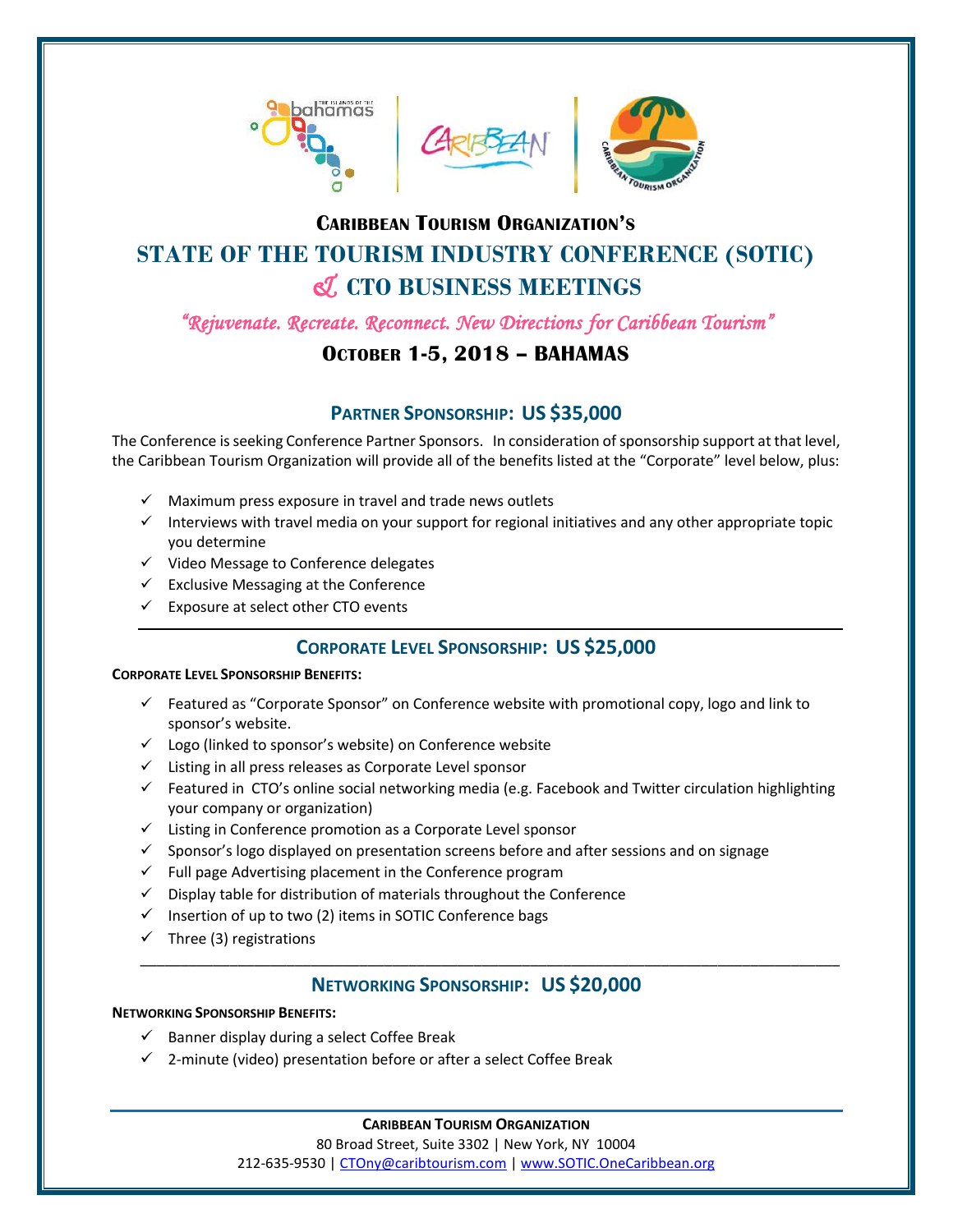- $\checkmark$  Display table for your materials throughout the Conference
- $\checkmark$  Logo (linked to sponsor's website) on SOTIC Conference website
- $\checkmark$  Full Page advertising placement in the Conference Program
- ✓ Listing in all press releases as Conference Coffee Break sponsor
- $\checkmark$  1 Corporate favor in Conference bags
- ✓ Feature in CTO's online social networking media (e.g. Facebook and Twitter) highlighting your company or organization)
- ✓ Listing in Conference program as a Networking sponsor
- $\checkmark$  Two (2) registrations

### **PREMIUM SPONSORSHIP: US \$15,000**

#### **PREMIUM LEVEL SPONSORSHIP BENEFITS:**

- ✓ Logo (linked to sponsor's website) on SOTIC Conference website
- ✓ Listing in all related press releases as Premium Level sponsor
- $\checkmark$  Feature in CTO's online social networking media (e.g. Facebook and Twitter circulation highlighting your company or organization)
- ✓ Listing in Conference program as a Premium Level sponsor
- ✓ Half Page Ad placement in the Conference Program
- ✓ Sponsor's logo displayed on presentation screens before and after a select Session and on signage throughout the Conference
- $\checkmark$  1 (one) registration

#### **SESSION SPONSORSHIP: US \$10,000**

#### **SESSION SPONSORSHIP BENEFITS:**

- $\checkmark$  Display of sponsor's logo on presentation screens throughout the Conference.
- $\checkmark$  Listing in all press releases for the Conference as a Session sponsor.
- $\checkmark$  Logo (linked to sponsor's website) on SOTIC Conference website.
- $\checkmark$  Exposure on CTO's online social networking media (e.g. Facebook and Twitter) highlighting your company or organization
- $\checkmark$  5-minute presentation opportunity
- $\checkmark$  Listing in Conference program as a Session sponsor

#### **WAY TO GO! SPONSORSHIP: US \$5,000**

- $\checkmark$  Opportunity to display a banner at the Youth Congress
- $\checkmark$  Logo recognition in the Conference program
- $\checkmark$  Display table available for your materials at the Youth Congress
- $\checkmark$  Listing in Conference program as Way to Go! sponsor
- $\checkmark$  Logo (linked to sponsor's webpage) on Conference website
- $\checkmark$  5-minute presentation at the Youth Congress

#### **CARIBBEAN TOURISM ORGANIZATION**

80 Broad Street, Suite 3302 | New York, NY 10004

212-635-9530 [| CTOny@caribtourism.com](mailto:CTOny@caribtourism.com) | [www.SOTIC.OneCaribbean.org](http://www.sotic.onecaribbean.org/)